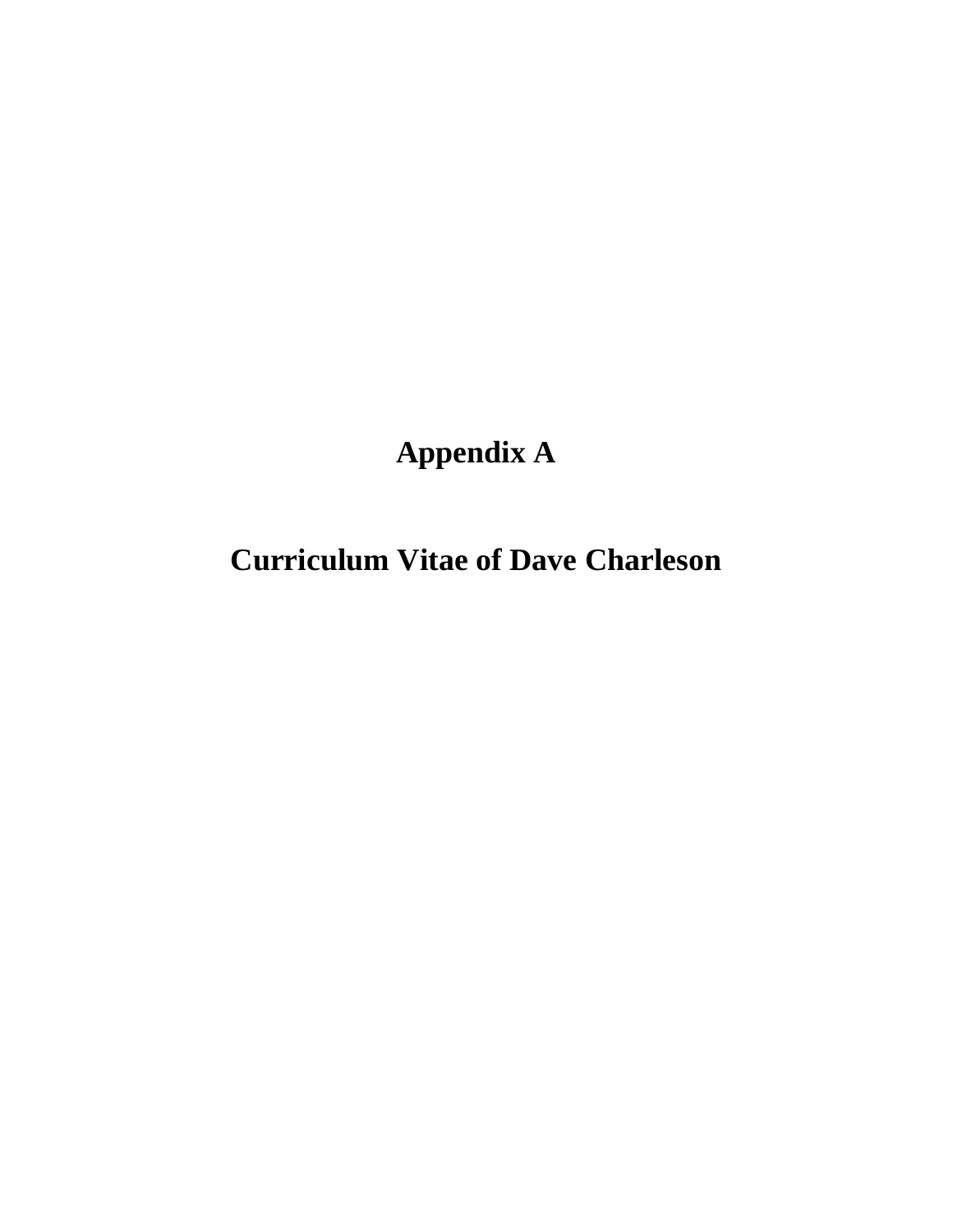## **CURRICULUM VITAE**

### **David B. Charleson**

#### **EDUCATION**

| 1998 | Executive Program, Queen's University                                |
|------|----------------------------------------------------------------------|
| 1988 | Honours Bachelor of Math (Math and Business), University of Waterloo |

#### **BUSINESS EXPERIENCE**

|             | 2007– Present Enbridge Gas New Brunswick, Fredericton, New Brunswick |                                                                                                                                                                   |  |
|-------------|----------------------------------------------------------------------|-------------------------------------------------------------------------------------------------------------------------------------------------------------------|--|
|             | $2007$ – Present                                                     | General Manager                                                                                                                                                   |  |
|             |                                                                      | Responsible for providing overall strategic and policy<br>direction for EGNB and for overseeing its ongoing<br>development and operations.                        |  |
| 1988 - 2007 |                                                                      | Enbridge Gas Distribution Inc., North York, Ontario                                                                                                               |  |
|             | $2004 - 2007$                                                        | Director, Energy Policy and Analysis                                                                                                                              |  |
|             |                                                                      | Responsible for development and execution of short and<br>long term strategies regarding gas supply planning, gas<br>acquisition, and gas supply risk management. |  |
|             | $2003 - 2004$                                                        | Manager, Energy Strategy                                                                                                                                          |  |
|             |                                                                      | Responsible for the development of a Company strategy<br>related to<br>upstream transportation,<br>storage,<br>and<br>commodity.                                  |  |
|             | $2001 - 2003$                                                        | Manager, Strategic & Key Accounts                                                                                                                                 |  |
|             |                                                                      | Responsible<br>for<br>the effective<br>management<br>of<br>relationships with large volume customers, Agents,<br>Brokers, and Marketers.                          |  |
|             | $2000 - 2001$                                                        | Manager, IT Strategy & Support                                                                                                                                    |  |
|             |                                                                      | Responsible for ensuring the appropriate execution and<br>delivery of IT services for the organization from a<br>service provider.                                |  |
|             | 1997 - 2000                                                          | Manager, Accounting Systems                                                                                                                                       |  |